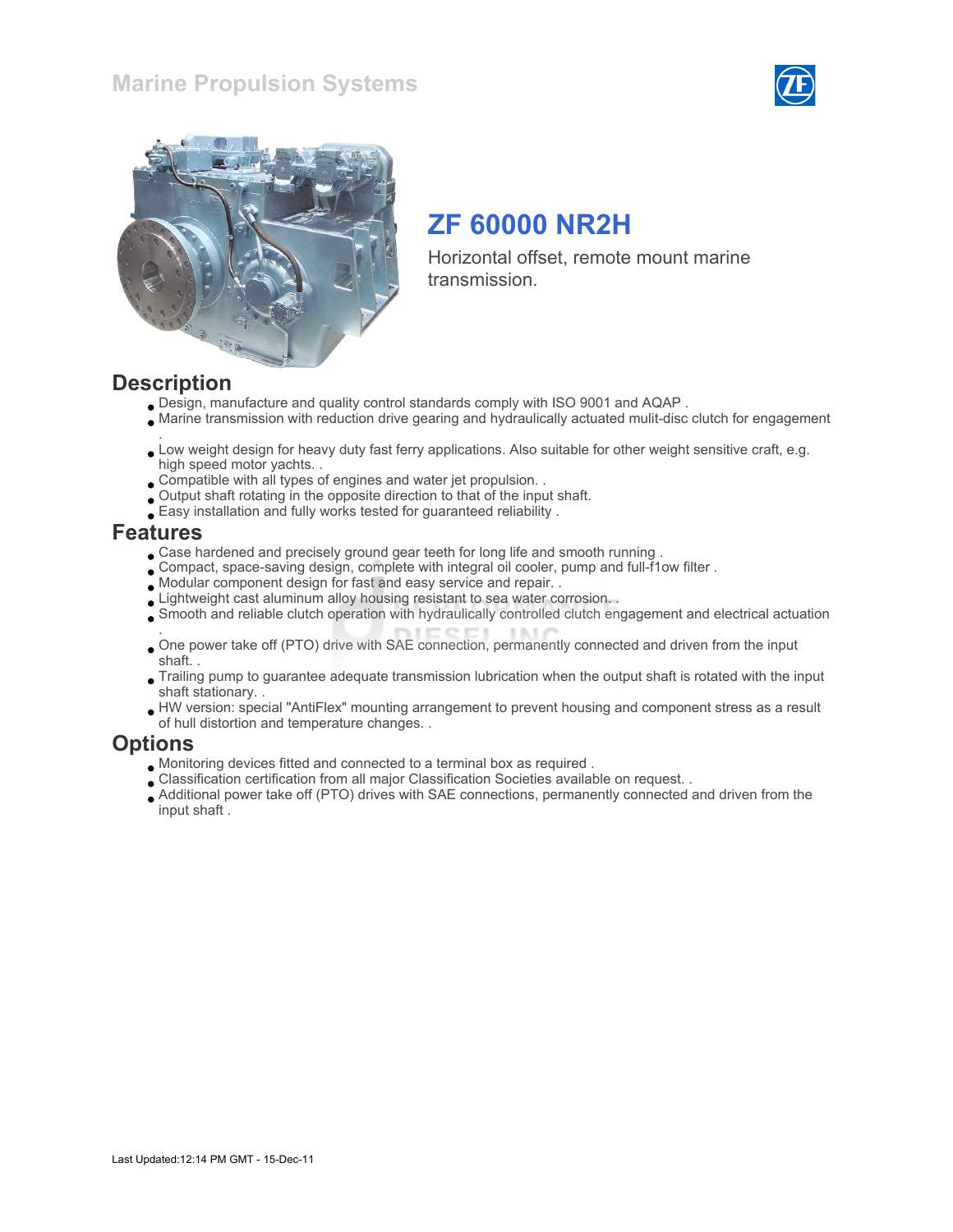# ZF 60000 NR2H Ratings

## Light Duty

| <b>RATIOS</b>                   | MAX.<br><b>TORQUE</b> |      |    | POWER/RPM                                             | <b>INPUT POWER CAPACITY</b> |         |           |          |           | MAX.<br><b>RPM</b> |      |
|---------------------------------|-----------------------|------|----|-------------------------------------------------------|-----------------------------|---------|-----------|----------|-----------|--------------------|------|
|                                 | Nm                    | ftlb | kW | hp                                                    | <b>kW</b>                   | hp      | <b>kW</b> | hp       | <b>kW</b> | hp                 |      |
|                                 |                       |      |    |                                                       |                             | 750 rpm |           | 1000 rpm |           | 1300 rpm           |      |
| 1.500, 2.125, 2.226, 2.741<br>. |                       |      |    | 91000 67118 9.5288 12.7783 7147 9584 9529 12778 12387 |                             |         |           |          |           | 16612              | 1350 |

\* Special Order Ratio.

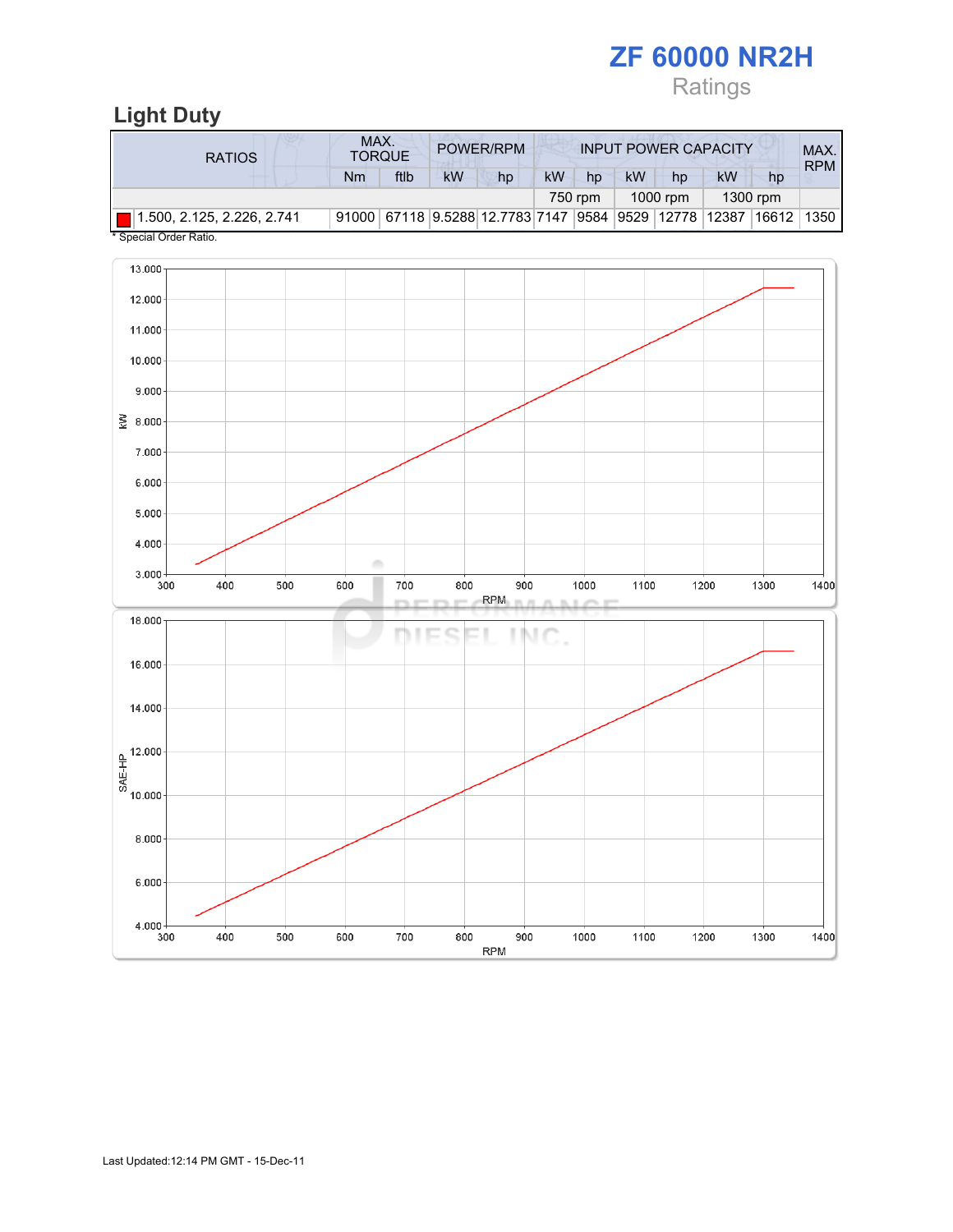# ZF 60000 NR2H Ratings

# Medium Duty

| <b>RATIOS</b>              | MAX.<br><b>TORQUE</b> |      |    | POWER/RPM                                                   |           |         | <b>INPUT POWER CAPACITY</b> |          |           |            | MAX.<br><b>RPM</b> |
|----------------------------|-----------------------|------|----|-------------------------------------------------------------|-----------|---------|-----------------------------|----------|-----------|------------|--------------------|
|                            | Nm                    | ftlb | kW | hp                                                          | <b>kW</b> | hp      | <b>kW</b>                   | hp       | <b>kW</b> | hp         |                    |
|                            |                       |      |    |                                                             |           | 750 rpm |                             | 1000 rpm |           | $1200$ rpm |                    |
| 1.500, 2.125, 2.226, 2.741 |                       |      |    | 86905 64098 9.1000 12.2033 6825 9152 9100 12203 10920 14644 |           |         |                             |          |           |            | 1350               |

\* Special Order Ratio.

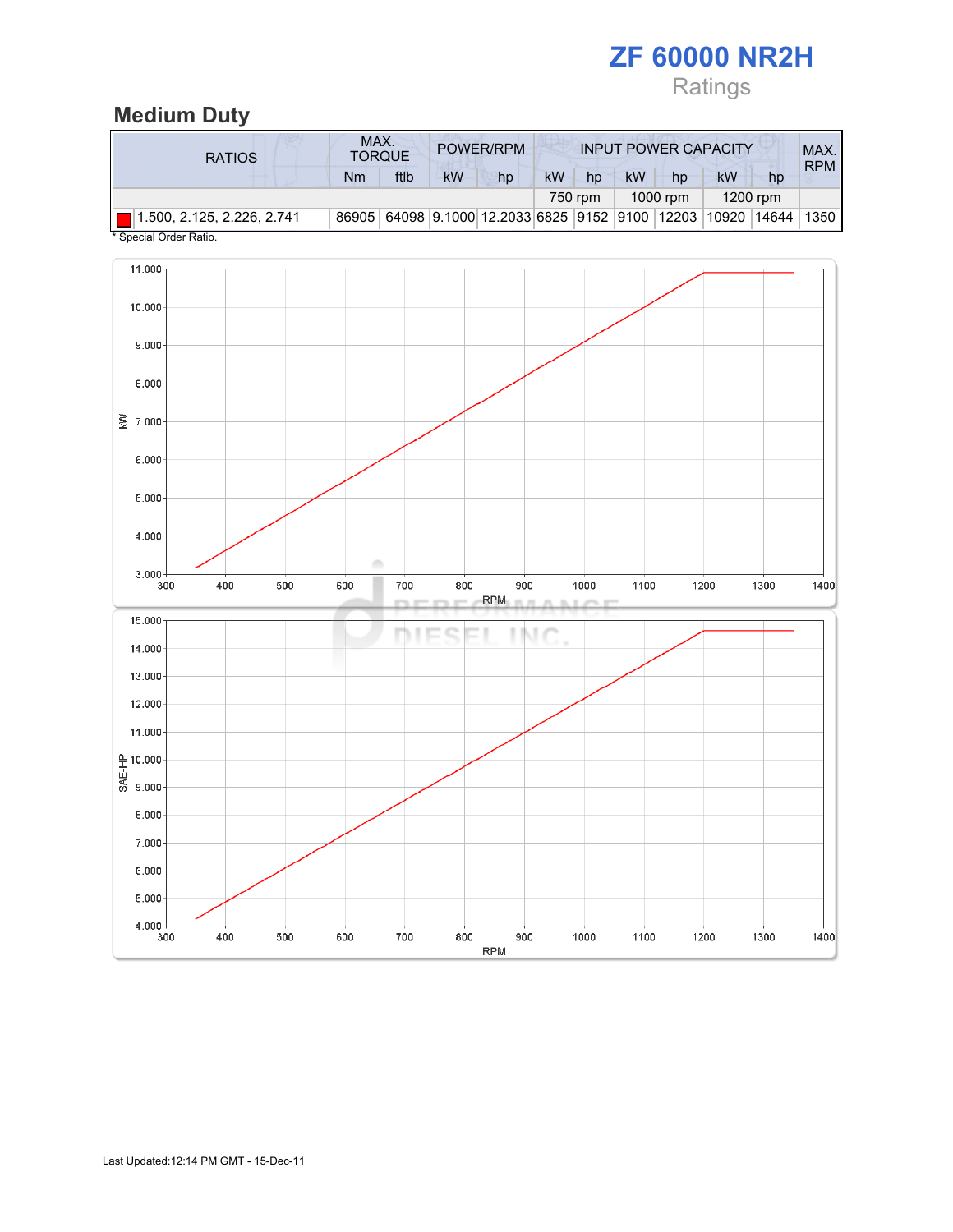# ZF 60000 NR2H Ratings

## Continuous Duty

| <b>RATIOS</b>              |       | MAX.<br>POWER/RPM<br><b>INPUT POWER CAPACITY</b><br><b>TORQUE</b> |           |                                                           |           |         |           |         |    |          |            |
|----------------------------|-------|-------------------------------------------------------------------|-----------|-----------------------------------------------------------|-----------|---------|-----------|---------|----|----------|------------|
|                            | Nm    | ftlb                                                              | <b>kW</b> | hp                                                        | <b>kW</b> | hp      | <b>kW</b> | hp      | kW | hp       | <b>RPM</b> |
|                            |       |                                                                   |           |                                                           |           | 750 rpm |           | 900 rpm |    | 1000 rpm |            |
| 1.500, 2.125, 2.226, 2.741 | 86905 |                                                                   |           | 64098 9.1000 12.2033 6825 9152 8190 10983 9100 12203 1350 |           |         |           |         |    |          |            |

\* Special Order Ratio.

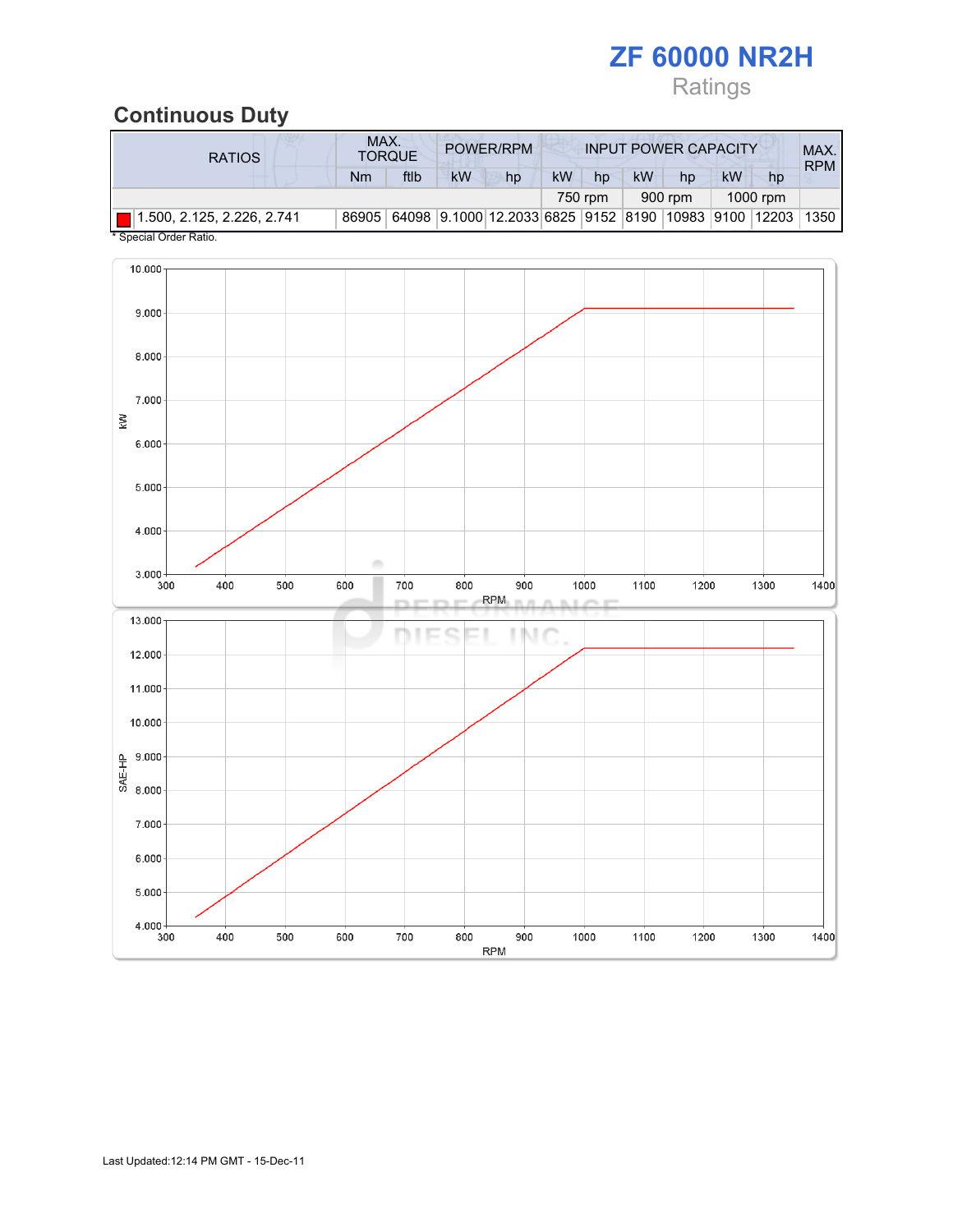# ZF 60000 NR2H

**Dimensions** 

 $H_2$ 

 $\mathbf{H}_1$ 

Ť



| mm (inches) |                |                |                |            |            |                            |                |  |  |
|-------------|----------------|----------------|----------------|------------|------------|----------------------------|----------------|--|--|
| A           | B <sub>1</sub> | B2             | H <sub>1</sub> | H2         |            | L1                         | L <sub>2</sub> |  |  |
| 665 (26.2)  | 750 (29.5)     | 590 (23.2)     | 600 (23.6)     | 819 (32.2) | 715 (28.1) | 1,045(41.1)                | 817 (32.1)     |  |  |
|             |                | Weight kg (lb) |                |            |            | Oil Capacity Litre (US qt) |                |  |  |
|             |                | 4,650 (10,230) |                | 200 (212)  |            |                            |                |  |  |

| <b>Output Coupling Dimensions</b> |  |  |
|-----------------------------------|--|--|

|                |    |                |    |              |                                                         |  | <b>Bolt Holes</b> |              |      |
|----------------|----|----------------|----|--------------|---------------------------------------------------------|--|-------------------|--------------|------|
|                |    |                |    |              |                                                         |  | No.               | Diameter (E) |      |
| m <sub>m</sub> | mm | $\blacksquare$ | mm | $\mathsf{I}$ | mm                                                      |  |                   | mm           |      |
|                |    |                |    |              | 650   25.6   580   22.8   500   19.7   55.0   2.17   24 |  |                   | 36.4         | 1.43 |